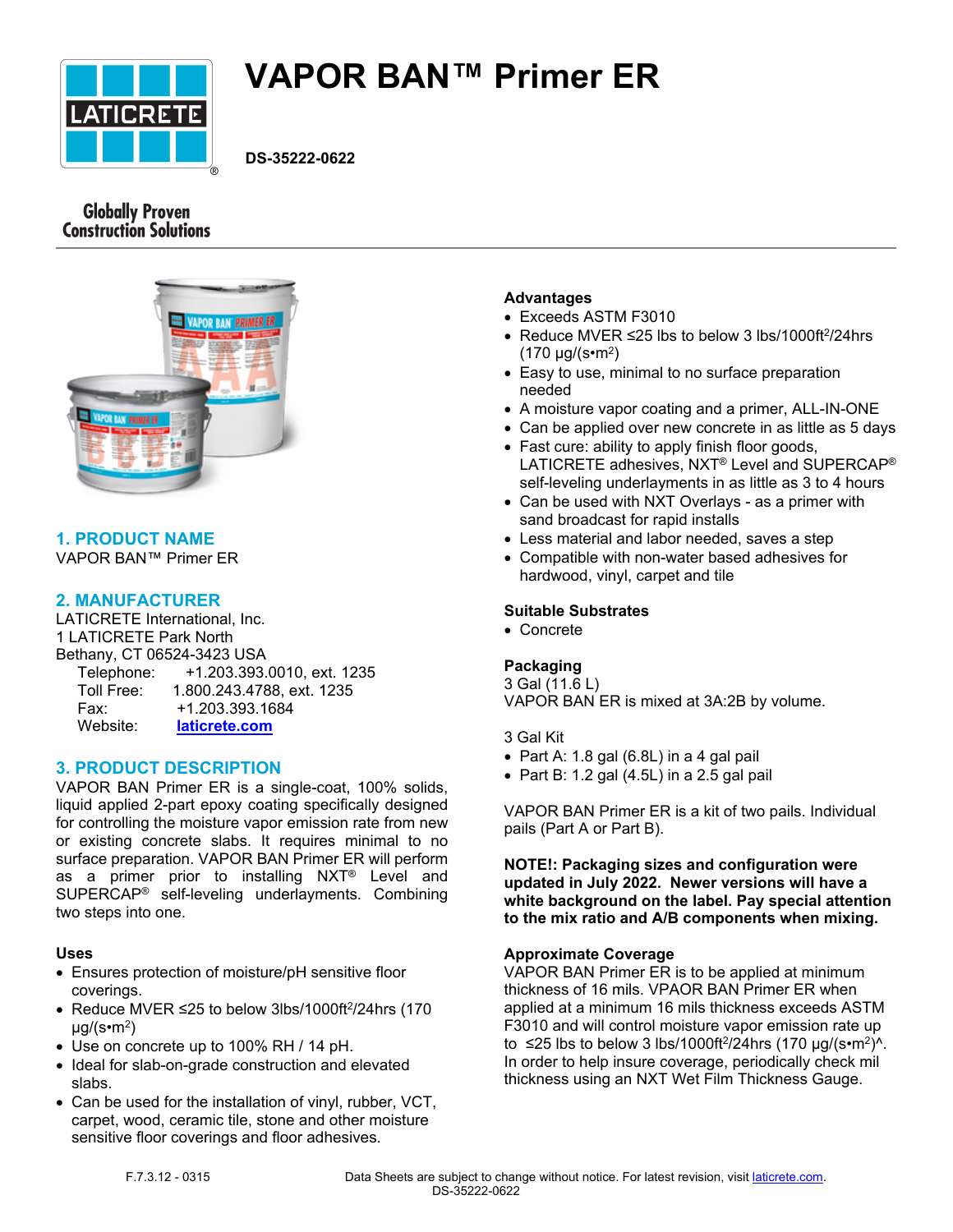| <b>IWFT</b>         | <b>DFT</b>  | <b>Coverage</b>                                     |
|---------------------|-------------|-----------------------------------------------------|
| $16.0$ mils         | $16.0$ mils | 100 ft <sup>2</sup> /gal<br>(2.5 m <sup>2</sup> /L) |
| $(0.41 \text{ mm})$ | $(0.41$ mm) |                                                     |

Each full unit will yield approximately 300 ft<sup>2</sup> (27.9 m<sup>2</sup>)<sup>\*\*</sup> WFT = Wet Film Thickness

DFT = Dry Film Thickness

- Coverage values are approximate and will vary based on surface condition, preparation methods and application technique.
- \*\*Coverage is approximate and will vary depending on CSP (concrete surface profile), mil thickness, absorption, and other field conditions.
- ^No visible water or condensation on the surface.

# **Shelf Life**

Factory sealed containers of this product are guaranteed to be of first quality for two (2) years if stored at temperatures >32°F (0°C) and <110°F (43°C).

## **Limitations**

- Interior use only unless used as a primer with FRACTURE BAN™
- All existing expansion joints, cold joints must be brought up through the VAPOR BAN™ Primer ER and the finish. Failure to honor movement joints will result in cracking and/or loss of bond.
- Cured concrete for a minimum of 5 days at 70°F (21°C)
- LATICRETE is not responsible for moisture emission from expansion and isolation joints, existing cracks, or new cracks that may develop in the concrete slab after the system has been installed.
- Coverage is approximate and will vary depending on CSP (concrete surface profile), mil thickness, absorption, and other field conditions.

## **Cautions**

- Consult SDS for more safety information.
- VAPOR BAN Primer ER Part A causes skin irritation. Causes serious eye irritation. May cause an allergic skin reaction.
- VAPOR BAN Primer ER Part B causes skin irritation. Causes severe skin burns and eye damage. Harmful if swallowed or inhaled. May cause an allergic skin reaction.
- Check www.laticrete.com for any technical bulletins or updated information about the product and its application.
- Contact your local LATICRETE Technical Sales Representative with any questions.
- Once material is fully mixed the reaction may generate high heat if left in mixing container for an extend period of time.
- Protect finished work from traffic until fully cured.
- Do not take internally.

• Keep out of reach of children.

# **4. TECHNICAL DATA**



# **Physical Properties**

| <b>Property</b> | Test<br><b>Method</b> | Result                                                |
|-----------------|-----------------------|-------------------------------------------------------|
| Vapor           | ASTM                  | $0.094$ grains/h/ft <sup>2</sup> /in. Hg              |
| Permeance       | E96                   | $(5.4 \text{ ng/h} \cdot \text{m}^2 \cdot \text{Pa})$ |
| <b>Adhesion</b> | ASTM<br>D7234         | 660 psi<br>(4.6 MPa)<br>Substrate Failure             |
| Alkalinity      | ASTM                  | Pass                                                  |
| Resistance      | D1308                 | (Resist up to 14 pH)                                  |

## **Working Properties**

| <b>Property</b>                | <b>Value</b>                     |  |
|--------------------------------|----------------------------------|--|
| Mix Ratio                      | β Part A : 2 Part B<br>by volume |  |
| <b>Working Time</b>            | 20-30 minutes                    |  |
| Minimum Re-Coat Time 3-4 hours |                                  |  |
| Maximum Re-Coat Time 24 hours  |                                  |  |
| <b>Full Cure</b>               | ∣7 days                          |  |

Working properties based on 70°F & 50% RH. Changes in ambient conditions may cause times to vary.

Specifications subject to change without notification. Results shown are typical but reflect test procedures used. Actual field performance will depend on installation methods and site conditions.

# **5. INSTALLATION**

## **Surface Preparation**

VAPOR BAN Primer ER™ can be installed on concrete slabs that are clean, structurally sound, and absorptive with no further surface preparation required.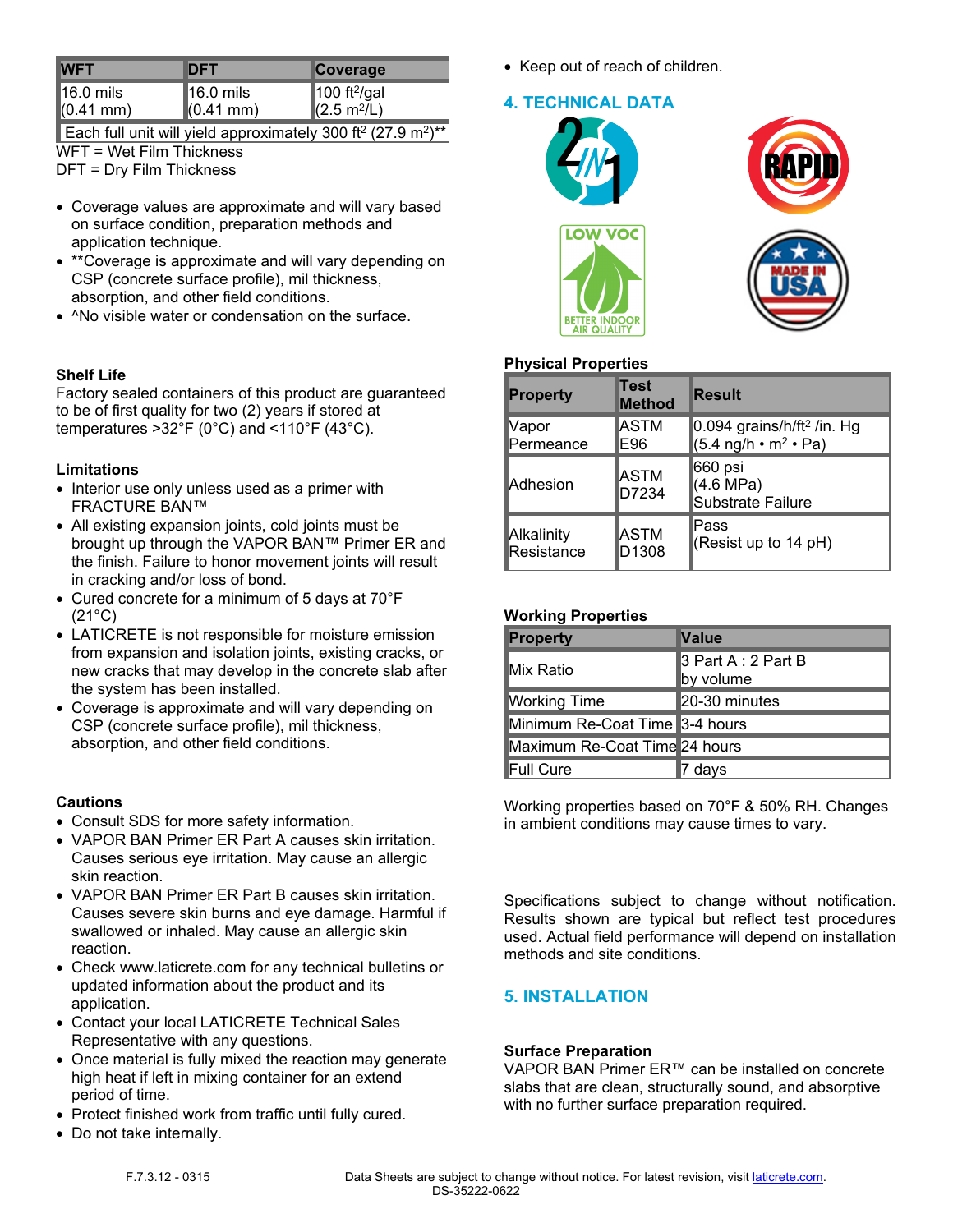- Tensile strength of the concrete slab must be at least 200 psi, tested in accordance with ASTM C1583.
- All dirt, oil, paint, laitance, efflorescence, sealers, curing compounds, dust, construction debris, and any other bond breaking contaminants must be removed by diamond grinding or shot blasting to an ICRI concrete surface profile (CSP) of 1–3 then swept and thoroughly vacuumed clean.
- Use of chemicals to remove contaminants is prohibited. Use of sweeping compound is not recommended as they may contain oil which will act as a bond breaker.
- Water drop test is recommended to determine if concrete is absorptive prior to application. Refer to TDS230 for water drop test instruction. If the water drop test yields a non-suction/non-absorptive result the surface must be prepared by diamond grinding or shot blasting to an ICRI concrete surface profile (CSP) of 1-3.
- Surface temperature must be 50–90°F (10–32°C) during application and for 24 hours after installation. In all cases, the surface temperature of the prepared concrete slab must be warm enough to avoid condensation on the surface of the concrete.

## **Joints, Cracks, Surface Depressions and Other Irregularities**

All joints and cracks should be evaluated and repaired if necessary prior to installation of VAPOR BAN Primer ER. A good crack repair technique depends on knowing the causes and selecting appropriate repair procedures that take these causes into account. Repairing a crack without addressing the cause may only be a temporary fix. Successful long-term repair procedures must address the causes of the cracks as well as the cracks themselves. Refer to ACI 224.1R-07 for guidance on evaluation and repair of cracks in concrete. LATICRETE product application over moving cracks and joints is not recommended.

1. Moving joints (e.g. expansion joints, isolation joints, etc.) and dynamic (moving) cracks must be honored up through the VAPOR BAN Primer ER.

2. All non-moving joints and dormant cracks (e.g. saw cuts, surface cracks, grooves, control joints, etc.) must be cleaned out and free of all loose debris. Nonstructural cracks up to 1/8" (3 mm) in width can be filled with VAPOR BAN Primer ER during main application. Inspect these areas to ensure cracks are completely filled with no voids. Non-moving joints, dormant cracks greater than 1/8" (3 mm) wide, can be patched with a mixture of 1 part (A+B) VAPOR BAN Primer ER and 3 parts clean, dried sand. In a suitable container, such as an empty and clean VAPOR BAN Primer ER metal pail, pour 1 part VAPOR BAN Primer ER pre-blended to 3 parts clean, oven dried sand, using a 300 rpm drill with jiffy paddle, mix together for 2-3 minutes until the VAPOR BAN Primer ER and qualified sand mixture is consistent. Slowly pour the mixture into the crack, using the flat side of a trowel force the epoxy/sand mixture into the crack. Surface crazing and hairline cracks do not need filling. Construction Joints, Expansion Joints and Large moving cracks that have lost aggregate lock (one side of crack is higher than the other) have structural implications and cannot be repaired using this method.

## **Moisture Evaluation**

Moisture testing must be conducted in accordance with finish floor goods and adhesive manufacturers' requirements.

# **Mixing**

Before using, store resins at room temperature 65-85°F (18-30°C) for 24 hours to ensure ease of mixing. Combine 3 parts A with 2 parts B by volume. Pour the B component into the larger A component steel pail. Verify that all of the Part A liquid is drained from pail. Mix with a slow speed drill (<300 RPM) with a jiffy blade for 2 minutes, assuring mixture is fully uniform and that all ribbons of contrasting shade are completely eliminated. Pour the fully mixed material onto the substrate immediately after mixing.

Note: Do not mix VAPOR BAN Primer ER in a plastic bucket as mix generates excessive heat!

# **Application**

Pour ribbons of VAPOR BAN Primer ER onto the prepared concrete and spread using appropriate round or square notch squeegee that is designed to apply the desired mil thickness in a single coat. Apply an even coat making sure to cover all areas thoroughly. Immediately following, while epoxy is still wet, use a high quality 3/8" (9 mm) nap non-shedding paint roller to back-roll at 90 degrees from the squeegee direction to help ensure full coverage and uniform thickness. Replace worn squeegee blades and paint rollers when necessary to help ensure proper application. Use a paint brush to apply epoxy around penetrations, columns, and any other obstructions. Periodically check mil thickness using a wet film thickness gauge. Allow to cure for 3 to 4 hours at 50 to 90°F (10 to 32°C) prior to installation of underlayment or finish flooring.

#### **Flooring and NXT® Level or SUPERCAP® Self Leveling Underlayments Installation**

In all cases the VAPOR BAN™ Primer ER surface must be protected from traffic, dust, debris, rain, and any other contaminants. NXT® or SUPERCAP® self-leveling underlayments shall be installed over VAPOR BAN Primer ER as soon as the epoxy is slightly tacky to the touch with no transfer; typically, 3-4 hours after application depending on ambient and substrate conditions. The maximum time to install finished floor goods or self-leveling underlayments over VAPOR BAN Primer ER is 24 hours provided that the surface is protected from traffic, dust, debris, water and any other contaminants.

If VAPOR BAN Primer ER is not protected and becomes contaminated, contact a LATICRETE Technical Sales